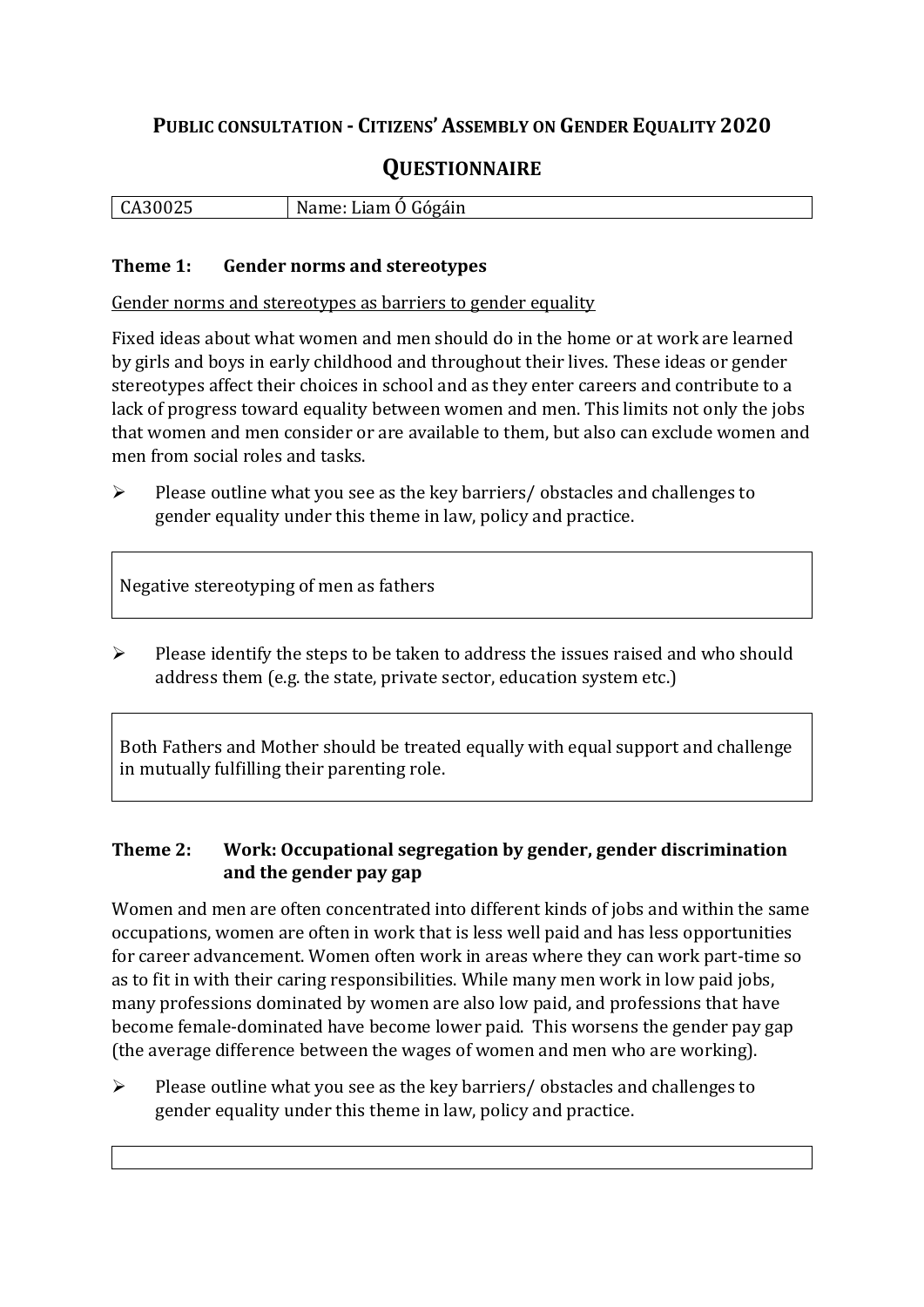Enabling, supporting and challenging men and women to share parenting on a 50:50 basis, both within functioning relationships and after separation/divorce, removing the sexist pressure of sole parenting on women and removing the pressure on men to be the primary family providers. Inclusion of fathers equally with mothers in the constitutional protections and support for parenting.

➢ Please identify the steps to be taken to address the issues raised and who should address them (e.g. the state, private sector, education system etc.)

Constitutional equitable protection for fathers and mothers in their special role of parenting. Fathers and Mother to be treated equally in law for children's Allowance and introduction of split payments after parental separation. Meaningful educational encouragement for boys and girls to normalize the concept of equal shared parenting both during relationships and after relationship breakdown. Re-education throughout Social Services to support Shared Parenting as a culture form even before pregnancies occur.

#### **Theme 3. Care, paid and unpaid, as a social and family responsibility**

Care -- the social responsibility of care and women and men's co responsibility for care, especially within the family

Women remain disproportionately responsible for unpaid care and often work in poorly paid care work. For working parents or [lone parents,](https://aran.library.nuigalway.ie/bitstream/handle/10379/6044/Millar_and_Crosse_Activation_Report.pdf?sequence=1&isAllowed=y) balancing paid work with parenting and or caring for older and dependent adults presents significant challenges. Women are [most disadvantaged by these challenges,](https://eige.europa.eu/gender-equality-index/game/IE/W) yet men also suffer from lack of opportunities to share parenting and caring roles. Despite recent legislation and policy initiatives to support early years parental care, [inequalities in the distribution of unpaid](https://www.ihrec.ie/app/uploads/2019/07/Caring-and-Unpaid-Work-in-Ireland_Final.pdf)  [care](https://www.ihrec.ie/app/uploads/2019/07/Caring-and-Unpaid-Work-in-Ireland_Final.pdf) continue between women and men. The cost of childcare has been identified as a particular barrier to work for women alongside responsibilities of caring for older relatives and dependent adults.

➢ Please outline what you see as the key barriers/ obstacles and challenges to gender equality under this them in law, policy and practice.

Men remain disproportionately responsible for financial support of women and children in relationships, thus pressurizing them into work and careers which then limits and/or inhibits fathers from participating equally in sharing their parental responsibility. Inequitable paternity leave and negative media stereotyping of fathers all serves to discourage Shared Parenting. Discrimination against natural fathers as tertiary parents (of lower value than stepmothers) in children's allowance signals the second class treatment of all fathers. The very premise of this whole questionnaire in how mothers are presented as primary parents and fathers as secondary, part-time, even disposable fundamental skews this consideration by a Citizen's Assembly.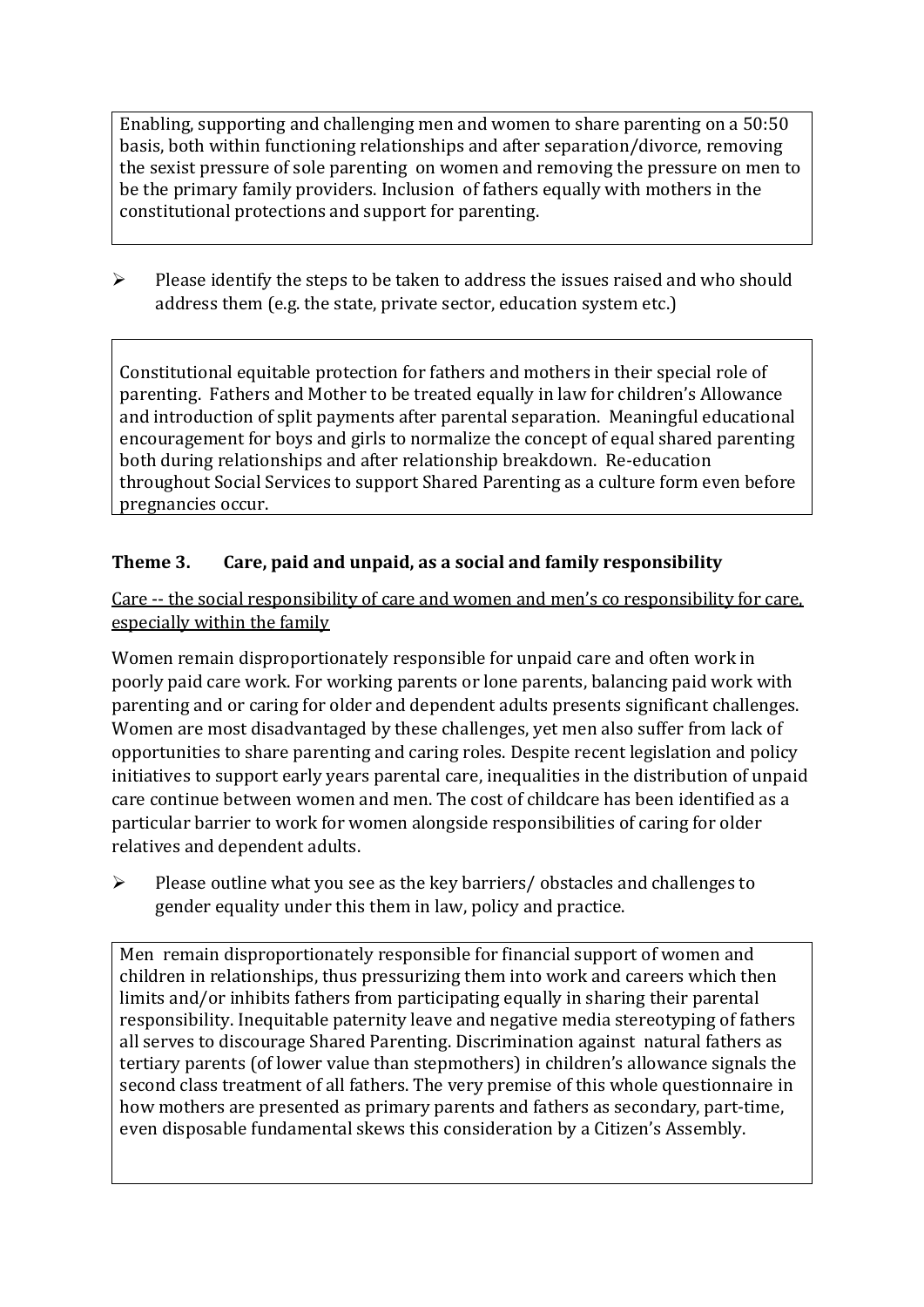➢ Please identify the steps to be taken to address the issues raised and who should address theme (e.g. the state, private sector, education system etc.)

Education and social policy needs to address it's paradigm blindness of presuming mothers as primary parents as a given, which then place fathers as hierarchically subordinate to women within Social policy..This paradigm underpins the presumption by private industry that men are then available to provide full attention to work and career.

#### **Theme 4: Women's access to, and representation in, public life and decision making**

Ensure women's participation and representation in decision-making and leadership in the workplace, political and public life

Women are systematically underrepresented in leadership in [economic](https://eige.europa.eu/gender-equality-index/2019/compare-countries/power/2/bar) and [political](https://eige.europa.eu/gender-equality-index/2019/compare-countries/power/1/bar)  [decision-](https://eige.europa.eu/gender-equality-index/2019/compare-countries/power/1/bar)making. Despite the introduction of a candidate gender quota (through the system of party funding) for national political office, and [initiatives](https://betterbalance.ie/) to support women's access to corporate decision-making roles, men continue to dominate leadership positions. There are also issues to be considered around how media represents women and men.

➢ Please outline what you see as the key barriers/ obstacles and challenges to gender equality under this theme in law, policy and practice.

once again by encouraging and respecting fathers in Sharing Parenting and by relieving men of the primary pressures of being main providers, while supporting and challenging women in taking up that breadwinning challenge, this will further open up the increasing engagement of women in public life.

➢ Please identify the steps to be taken to address the issues raised and who should address them (e.g. the state, private sector, education system etc.)

Once again, education can play a significant role in promoting Shared Parenting as a positive cultural value with young boys and girls. Equitable Paternal leave policies will create space for women to further engage in public life.

### **5. Where does gender inequality impact most?**